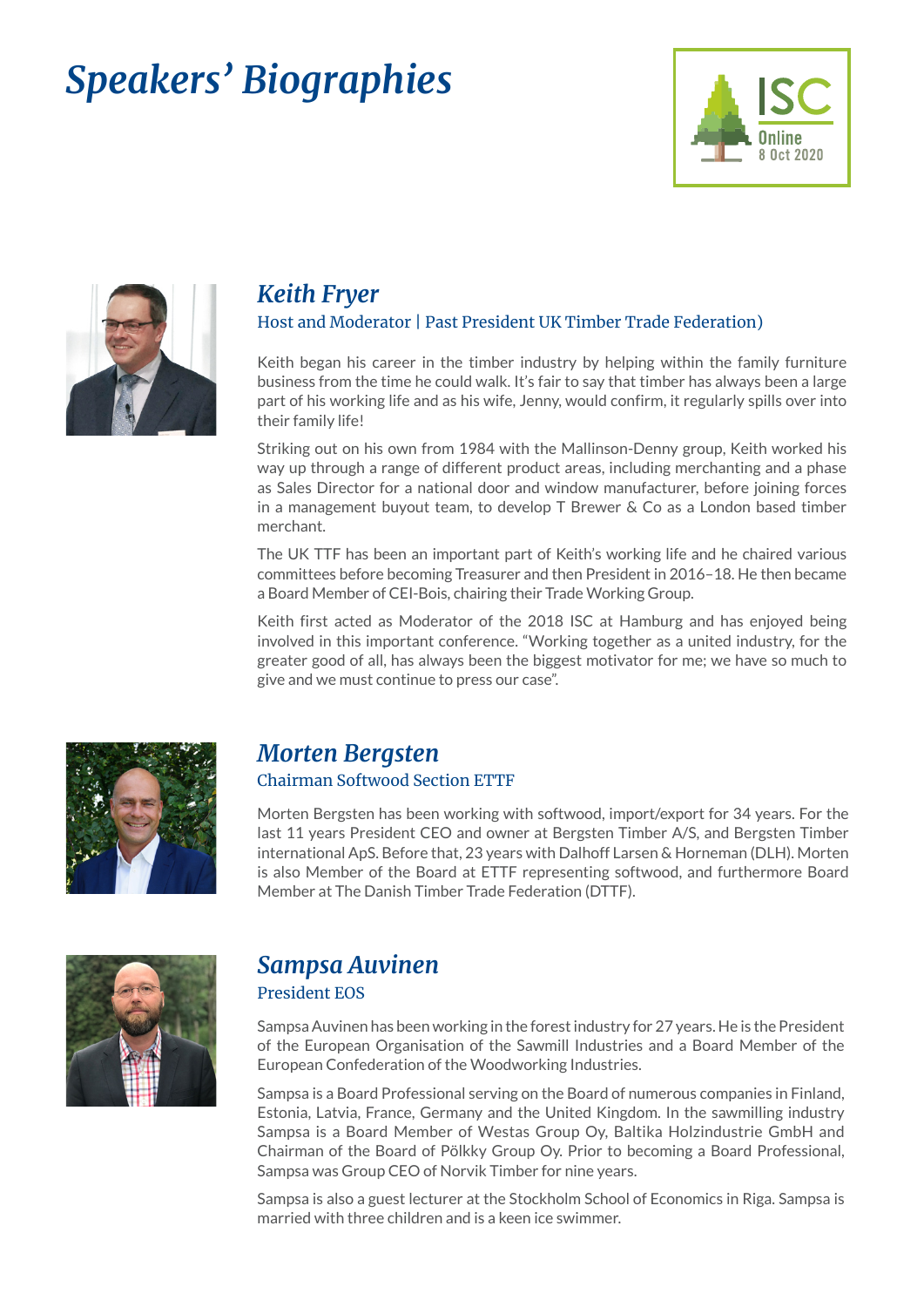

## *Kārlis Danēvičs*

#### Member of the Management Board Latvia JSC "SEB banka"

Kārlis Danēvičs joined SEB group in 2003 and currently serves as a Board Member responsible for Compliance and AML, previously served as Chief Credits and Risk Officer. Kārlis is a part of bank's management team since 2014 and until 2017 he worked as Chief Financial Officer, supervising IT system changeover process. Previously Kārlis has acquired considerable experience as Head of Industry and Corporate Analysis Department, Head of Credits Department and Head of Corporate Client Coverage. Has lived and worked in Sweden covering Country and Financial Institution risks and limit decisions. He is also Chairman of the Board for Children SOS villages in Latvia and holds other board positions in non-governmental institutions covering lending, corporate governance, higher education, etc. He is a frequent lecturer. Kārlis has improved his leadership skills in top management development program at Wallenberg Institute, Sweden.



### *Yasuo Toyoda*

### Executive Officer & Senior General Manager of Wood Products Division ITOCHU KENZAI CORPORATION

Company information: Company locations; Tokyo, Japan. Established 1961. Trading company especially for housing & building materials. Subsidiary of ITOCHU Corporation. Joined Itochu Kenzai in 2006. Have experience trading wood products since 1987. Especially European timber since 1993. Have been located in Vancouver, Canada for 7 years.



### *Vadim Eresko*

### *Sales Director, Woodworking Division, SEGEZHA GROUP*

- > More than 20 years in softwood timber industry
- > Since 2014 Sales Director of SEGEZHA GROUP, Woodworking Division
- > 2011–2014 Sales director of AVA Company, one of the biggest producers of birch woodworking product (flooring, edge-glue panels, furniture)
- > 2005 2011 Head of Sales Department of Investlesprom Company (timber sales)
- > 2002-2005 Deputy Sales Director of Guta Les company (timber sales)
- > 1996–2002 JSC Exportles, timber sales department



### *Håkan Persson*

### Managing Director for SCA Wood Hong Kong LTD

Mr. Persson's work experience consists of 10 years in Swedish forestry industry and 15 years of wood business development for IKEA in e.g. Poland, China, Russia. For the last 3 years he has been working as Managing Director for SCA sales office in Hong Kong.

Company information: SCA Timber China and South East Asia specializes in the supply of Nordic timber products to China, India and Southeast Asia. SCA Timber supplies their customers direct from mills and manages their forest in a way that maintains their biological diversity.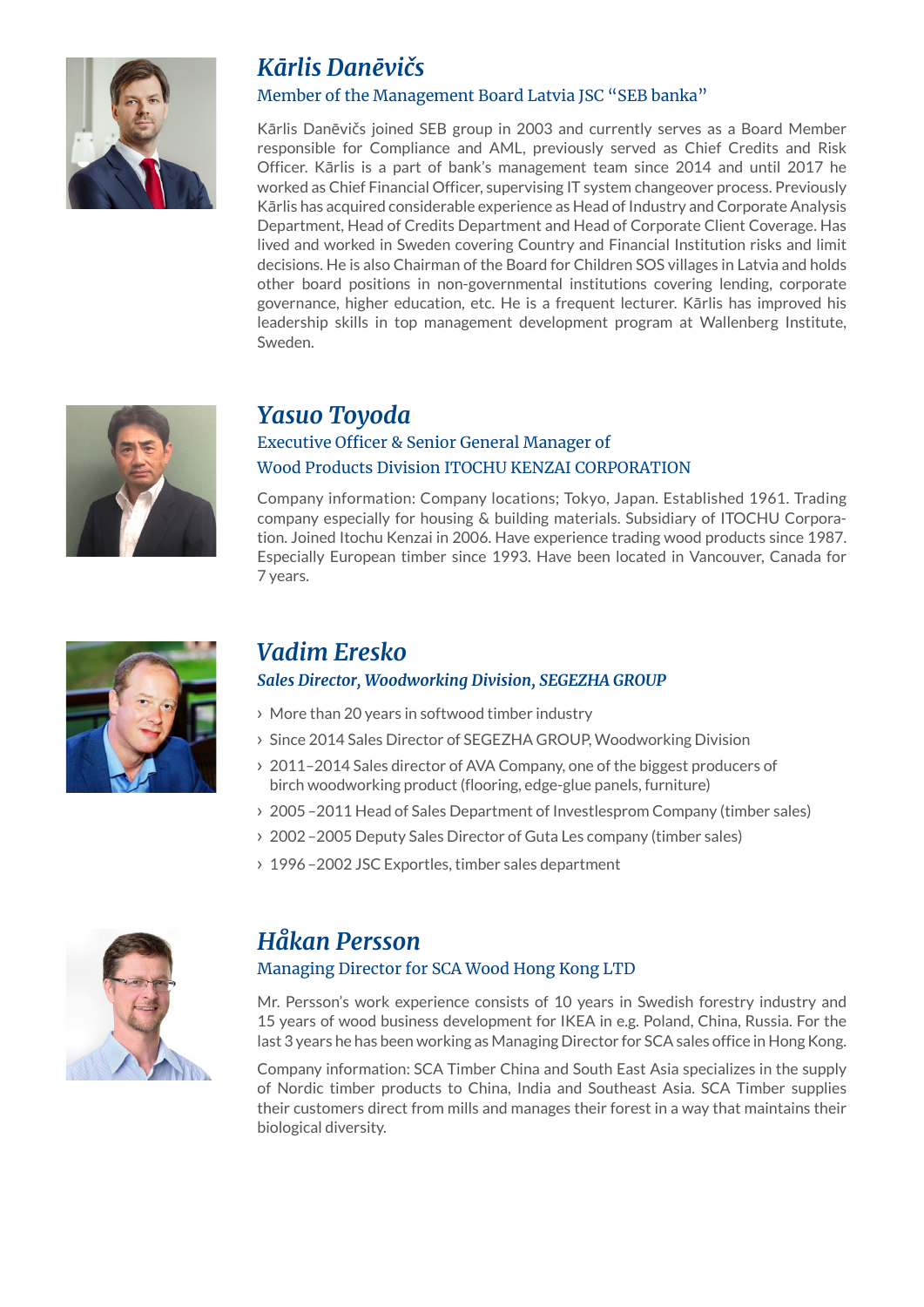

## *Tano Khan*

#### Co-Founder & Managing Director Timber Base GmbH

12 years of Start-up and Operations Experience // fell in love with the timber industry only 2 years ago.

Founded Timber Base in Jan 2019 with the Vision to build a global SaaS-enabled marketplace providing great services & beautiful tools to buy, sell and manage timber products.

Timber Base serves the Indian market with own employees and access to more than 350 customers registered on platform.

2014–2017: Start-up Entrepreneur, scaling digital companies: Matchinguu – mobile advertising and Justcom – tech service.

2010–2014 & 2017–18: Turnaround management and restructuring of German middlesize companies as Manager for leading restructuring firm structure Management Partner and Interims Manager.

2007–2010: CFO organization optimization for DAX-30 companies as Consultant and Manager at KPMG and BearingPoint.

Background: Son to Indian father and German mother with several project and business links to India over professional carrier.



# *Ulf Gabrielsson*

#### Managing Director Uni4 Marketing AB

Master degree in forestry; 30 years' experience within the wood sector. A big part of his working experience has been connected to sales of wood products mainly within private owned companies such as Derome and Varberg Timber.

He has worked totally 8 years for IKEA as Sales Director for external sales of sawn timber but also as sawmill manager in Latvia and Poland. He is currently working as Managing Director at Uni4 Marketing a trading company acting on the MENA-markets.



### *Marc Brinkmeyer*  Owner & CEO Idaho Forest Group

Marc Brinkmeyer is the Owner and Chairman of the Board of Idaho Forest Group (IFG), one of America's largest lumber producers. Across Idaho and Montana, IFG owns six sawmills and a finger-joint facility, with capacity for over one billion board feet per year. Brinkmeyer is an accomplished business leader, a champion of education and innovation, and a longtime philanthropist.

Born and raised in Iowa, Brinkmeyer graduated from Buena Vista University with a bachelor's degree in finance in 1968.

He began his career in Portland, Oregon, as a certified public accountant with Arthur Anderson and Company, before becoming Chief Financial Officer and a Member of the Board of Directors for the Brand S Corporation forest products company.

In 1981 Brinkmyer purchased the Laclede sawmill from Brand-S and formed Riley Creek Lumber Co. In 2003, Riley Creek purchased two additional mills from Louisiana-Pacific Corp. in Chilco and Moyie Springs, becoming the largest lumber producer in the Intermountain West. In 2008 Riley Creek Lumber merged with Bennett Forest Industries to form Idaho Forest Group.

Based in Coeur d'Alene, IFG grows, harvests, manufactures, and distributes lumber and other wood by-products to customers in the United States and abroad. The company emphasizes a talented workforce of more than 1,000 employees and 2,000 partner